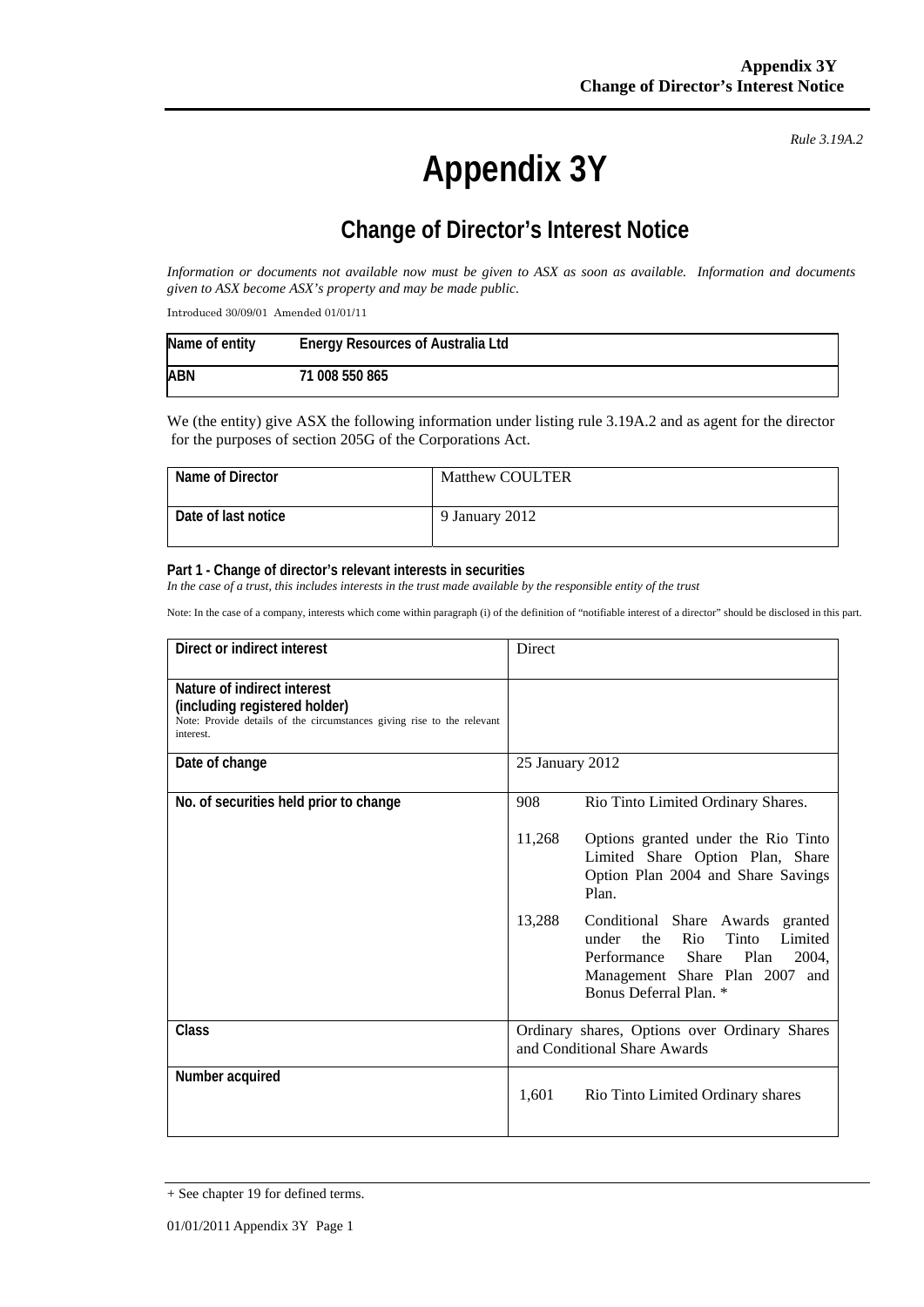| Number disposed                                                                                                                                                         | 1,601  | Conditional Share Awards vested.                                                                                                                                                                                                                                   |
|-------------------------------------------------------------------------------------------------------------------------------------------------------------------------|--------|--------------------------------------------------------------------------------------------------------------------------------------------------------------------------------------------------------------------------------------------------------------------|
|                                                                                                                                                                         | 1,601  | Rio Tinto Limited Ordinary shares                                                                                                                                                                                                                                  |
| Value/Consideration<br>Note: If consideration is non-cash, provide details and estimated<br>valuation                                                                   |        | See "Nature of Change" below.                                                                                                                                                                                                                                      |
| No. of securities held after change                                                                                                                                     | 908    | Rio Tinto Limited Ordinary Shares.                                                                                                                                                                                                                                 |
|                                                                                                                                                                         | 11,268 | Options granted under the Rio Tinto<br>Limited Share Option Plan, Share<br>Option Plan 2004 and Share Savings<br>Plan.                                                                                                                                             |
|                                                                                                                                                                         | 11,687 | Conditional Share<br>Awards<br>granted<br>Tinto<br>under<br>Rio<br>Limited<br>the<br>Performance<br>Share<br>Plan<br>2004,<br>Management Share Plan 2007<br>and<br>Bonus Deferral Plan. *                                                                          |
| Nature of change<br>Example: on-market trade, off-market trade, exercise of options, issue of<br>securities under dividend reinvestment plan, participation in buy-back | 1,601  | Conditional<br>Share<br>Awards<br>granted<br>Rio<br>Tinto<br>under<br>the<br>Limited<br>Management Share Plan 2007 vested at<br>no cost and the resultant Rio Tinto<br>Limited Ordinary shares were sold on<br>25 January 2012 at an average price of<br>A\$68.43. |

\* In addition, in accordance with the rules of the Bonus Deferral Plan and Management Share Plan upon vesting Mr Coulter may receive additional Rio Tinto Limited ordinary shares in lieu of dividends that would have been paid to him in the period from grant on the base number of shares the subject of the Conditional Share Award that vest.

## **Part 2 – Change of director's interests in contracts**

Note: In the case of a company, interests which come within paragraph (ii) of the definition of "notifiable interest of a director" should be disclosed in this part.

| Detail of contract                                                                                                                                                          | N/A |
|-----------------------------------------------------------------------------------------------------------------------------------------------------------------------------|-----|
| Nature of interest                                                                                                                                                          | N/A |
| Name of registered holder<br>(if issued securities)                                                                                                                         | N/A |
| Date of change                                                                                                                                                              | N/A |
| No. and class of securities to which interest<br>related prior to change<br>Note: Details are only required for a contract in relation to which the<br>interest has changed | N/A |
| Interest acquired                                                                                                                                                           | N/A |

<sup>+</sup> See chapter 19 for defined terms.